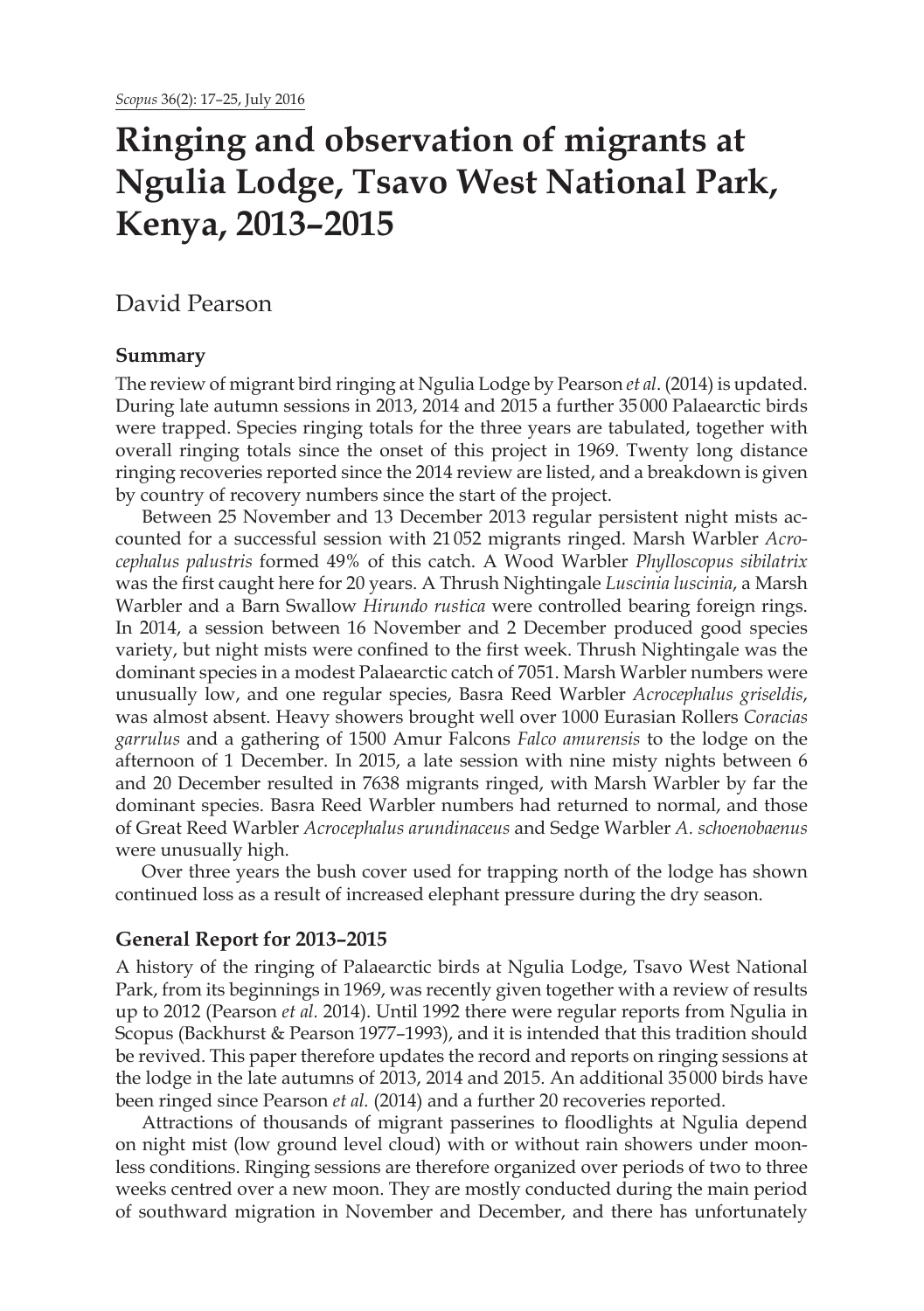been little recent opportunity to build on the earlier investigations of other months. The varying date of the new moon means that the timing of concerted ringing activity changes within the migration season from year to year. Thus the lodge was manned in 2013 from 25 November to 12 December (new moon 3 December), in 2014 from 16 November to 2 December (new moon 22 November) and in 2015 from 6 to 20 December (new moon 11 December). It was not possible in 2015 to mount an earlier session in mid November as happened with similar new moon timing in 2009 and 2012.

Floodlighting at the lodge for game viewing is now greatly reduced, so to provide the illumination necessary to attract birds in large numbers it has become necessary to employ additional halogen lamps. For the 2013–2015 sessions three additional lamps (3.5kW in total), facing between north and northeast, were set up within 70m of the north side of the building. The result was comparable with that achieved by the lodge's lights in the early Ngulia years. Catching procedures followed those which have now become standard. At night, two 18m mist nets were positioned below the floodlights whenever mist was present. Birds were extracted from these continuously, to be ringed, processed and released with minimal delay by one to two ringing teams working within the lodge. An arrangement of about 20 nets (some 18m, others 9m or 12m, *c.* 270m in all) was then opened shortly before sunrise in the bushy area within 250m of the lodge on its north side to catch grounded birds dispersing from near the lights. These were open for the next two to three hours, only occasionally longer, and cleared continuously by extractors. Later on some mornings a few nets were opened immediately in front of the building to catch low flying Barn Swallows attracted by taped song lures. The ringing team in the three years numbered up to 26 in 2013, 21 in 2014 and 15 in 2015. About half of the participants were from Kenya, half from overseas, mostly Europe. They are all listed under Acknowledgements.

Success at the lodge depends mainly on the frequency and persistence of night mist. In 2013 there was mist on 13 of the 18 nights covered over a peak migration time, and 21 020 migrants were ringed, the highest annual catch since 2005. But in 2014 eight of the 16 nights proved mist free and the catch of 7051 migrants was consequently rather low. In 2015 mist occurred on nine of the fourteen nights covered, but again only a modest total of 7638 was achieved, due partly to the lateness of this session, in mid December, when migration was undoubtedly tailing off.

The state of the bush and its ability to hold grounded migrants has an impact, particularly on the catches taken after dawn. Cover is typically thin and leafless during November ringing, before the rains cause new growth, but becomes green and luxuriant in December. Habitat in the daytime netting area has been modified greatly by elephants, from continuous bush with few openings in 1995 to grassland with scattered bushes in 2015, with thicket covering only about 20%. These changes were evident by 2008 but have accelerated recently, notably after severe dry seasons in 2013 and 2014, when bushes disappeared and small trees were debarked and destroyed.

The main events and features of each of the three recent sessions are outlined below. The species breakdown of the annual totals is given as Appendix 1, which also shows the overall total since 1969 of each species ringed, and gives scientific names. Recoveries and controls additional to those given by Pearson *et al.* (2014), and reported since September 2013, are listed as Appendix 2. There are now 243 ringing movements of Palaearctic birds involving Ngulia; the number to or from each country is shown in Appendix 3.

#### **25 November–13 December 2013**

With rains normally timed, the bush around the lodge was beginning to leaf out at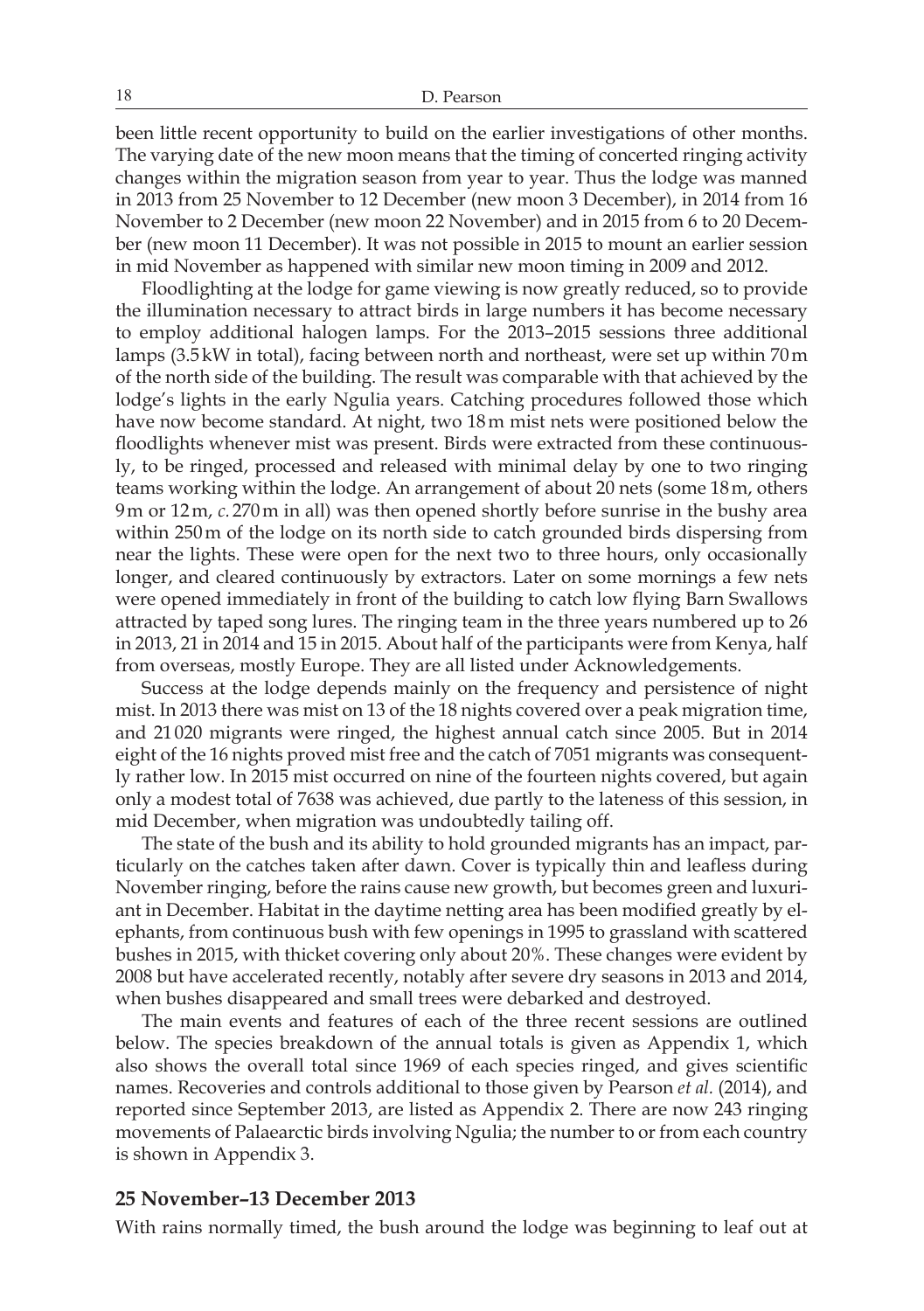the start of the session, but had been alarmingly reduced by elephant activity. There were then showers on most days and the remaining cover quickly greened. Mist appeared, often thick and persistent, on all except two of the first 13 nights, and a series of large catches was made once a waning moon in the later hours ceased to affect events. Ringing totals above 2000 were recorded on five dates, with a notable 2990 on 3 December. Over 19000 migrants had been ringed by 8 December, but more variable conditions with only two nights with brief mist added relatively few over the last five days. Marsh Warbler with 49% dominated the session catch, followed by Thrush Nightingale (25%). Notable totals were produced by River Warbler, Irania, Red-backed Shrike, Common Nightingale and Upcher's Warbler. Barn Swallows appeared in front of the lodge by day over the middle of the session and made a substantial contribution. Four Eurasian Rollers were caught but there were few

Eurasian Nightjars. A Wood Warbler on 2 December was the first here since 1995. There were three controls of birds wearing foreign rings: a Thrush Nightingale from Norway, a Marsh Warbler from Belgium and a Barn Swallow from Kazakhstan. The overall daytime catch (59% of the total) exceeded that taken at night.

Migrant raptors observed included frequent Steppe Eagles *Aquila nipalensis* (*c.* 30 passing on 27 November), several Lesser Spotted Eagles *Aquila pomarina*, a Greater Spotted Eagle *Aquila clanga* and 2 European Honey Buzzards *Pernis apivorus* on 27th, and occasional Steppe Buzzards *Buteo buteo vulpinus*, Booted Eagles, Grasshopper Buzzards *Butastur rufipennis* and Eurasian Hobbies. Amur Falcons *Falco amurensis* appeared in groups of up to *c.* 80 between 27 November and 7 December. A Levant Sparrowhawk circled over the lodge on 25 November when a Sooty Falcon *Falco concolor* also passed low overhead, and a male Eurasian Sparrowhawk gave prolonged perched views on 7 December. Afrotropical migrants encountered included many Jacobin Cuckoos *Clamator jacobinus* (up to ten seen in one bush), a Great Spotted Cuckoo *C. glandarius* on 2 December, a Levaillant's Cuckoo *C. levaillantii* ringed on 5 December, and occasional Golden Pipits *Tmetothylacus tenellus*. An adult African Black Swift *Apus barbatus*, new to the ringing list, was presumed to be from a nest on the building.

Bird recording radar equipment was set up by the Swiss Ornithological Institute early in November 2013 and was in operation through much of this session. With data analysis being completed, answers are anticipated to some previously unresolved questions concerning migrants in transit above Ngulia (H. Stark pers. comm.).

### **16 November–2 December 2014**

Despite earlier rain in the area the bush around the lodge was still leafless on 16 November, and appeared scant, with evidence of further elephant destruction. Greening occurred gradually throughout the session but there was no rain until the last three days. Things began in promising fashion, with five nights of excellent mist and over 6000 birds ringed during the first week. These were early season catches, so the dominance of Thrush Nightingale (over half the catch on some days) and the high numbers of typical November species such as Red-backed Shrike, Spotted Flycatcher, Olive-tree Warbler and Common Nightingale were not unexpected. But the relative lack of Marsh Warblers was surprising, bucking the trend of recent years, as was a near absence of Basra Reed Warblers. Eurasian Nightjars, strangely absent, would have been expected to feature more prominently in November. The second week was a disappointing contrast. A changed weather pattern, with cloud movement from the southwest rather than the east, resulted in five successive clear nights. But with brief misty spells on 29 and 30 November, low cloud on 1 December and heavy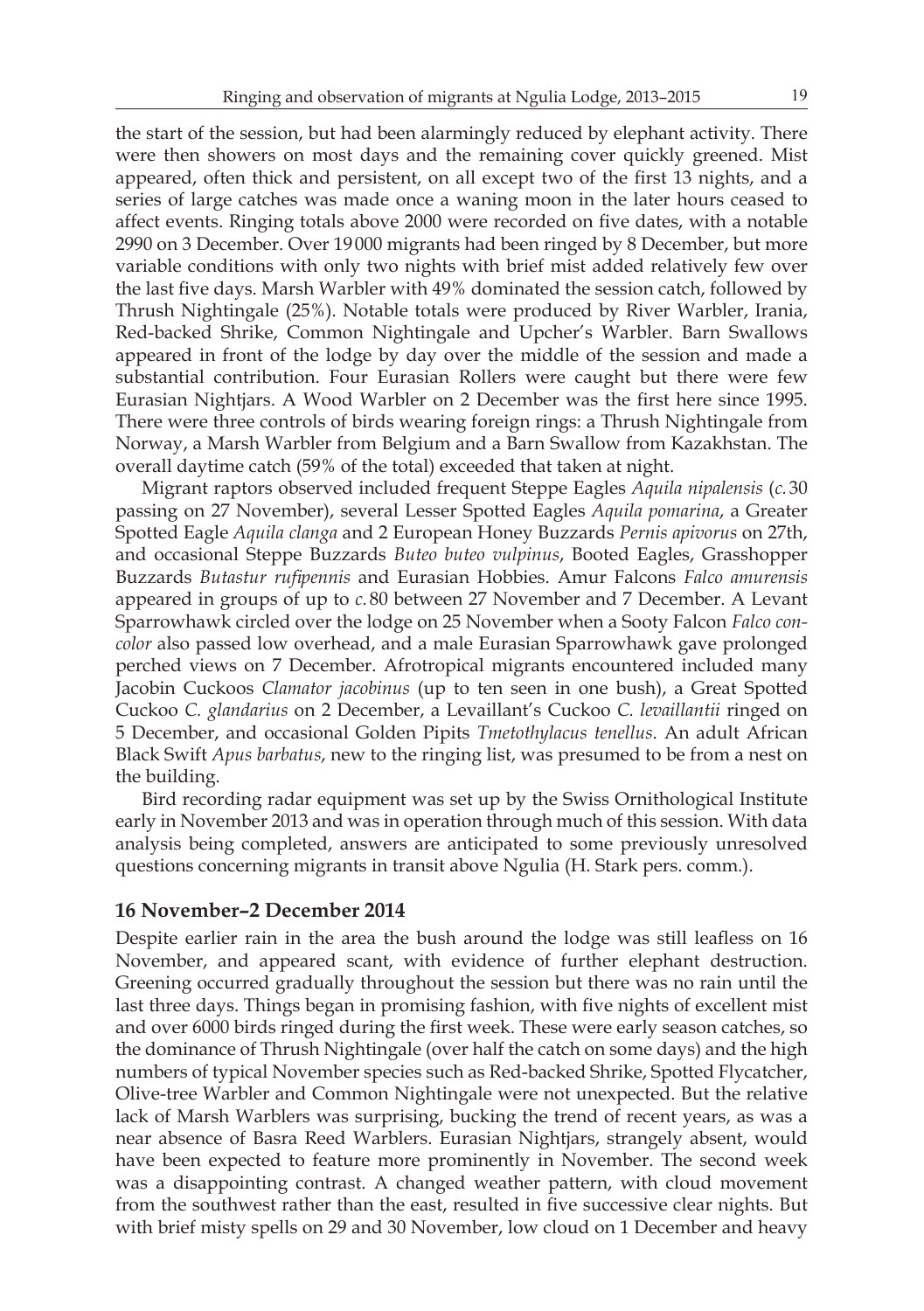overnight rain on 2 December some 720 more birds were ringed at the end of the session, among which Marsh Warbler and Common Whitethroat now outnumbered Thrush Nightingale. There were few Barn Swallows to net by day, but these included a retrapped bird ringed at the lodge in December 2010. The majority of birds (58%) was caught at night this year.

Raptor observation was rewarding. A few Steppe Eagles, occasional Lesser Spotted Eagles, Steppe Buzzards and Booted Eagles, a European Honey Buzzard and a Montagu's Harrier *Circus pygargus* were recorded, as well as a Eurasian Sparrowhawk on 27 November. Groups of up to 150 Amur Falcons were seen almost daily from 18 November, then heavy showers late on 1 December brought hundreds down around the lodge, and an estimated 1500 or more gathered to roost in the Ngulia valley. Sooty Falcons (one–two) were noted on six different dates, a dark Eleonora's Falcon several times over the first days, and Eurasian Hobbies in the rain of 1 December. Two Barbary Falcons *Falco peregrinus pelegrinoides* hunted around the lodge on the evenings of 25–27 November. A few Eurasian Rollers appeared at the lights during early misty nights, but remarkable numbers passed the lodge when rains eventually broke. Over 500 were counted moving southeast on the afternoon of 30 November, then over 600 next morning before a heavy afternoon shower brought down well over 1000 more. Birds were perched throughout the Ngulia valley, then moved slowly from bush to bush past the lodge before taking off across the plains to the southeast.

A few Afrotropical nightjars (Plain *Caprimulgus inornatus*, Dusky *C. fraenatus* and Donaldson Smith's *C. donaldsoni*) were ringed at night during the first week. Other presumed migrants or wanderers ringed included Singing Bush Lark *Mirafra cantillans*, Grey-headed Kingfisher *Halcyon leucocephala,* African Paradise Flycatcher *Terpsiphone viridis*, Eastern Nicator *Nicator gularis* and Black Cuckoo Shrike *Campephaga flava*. A Little Sparrowhawk *Accipiter minullus* was only the second ringed at the lodge.

# **6–20 December 2015**



The main net ride with the dead acacia behind, 11 December 2015; this area was densely bushed up to 2010.

Bush was in full leaf and grass already well grown when the session began. Further loss to elephant damage was thus hidden although remaining acacias were now dying.

The session produced nine nights with mist, three of these also with heavy showers, but otherwise there was no rain. The daily catch of migrants exceeded 1000 on only four occasions, but an eventual total of over 7600 was reasonable for a session centred on mid December. On some misty nights there was a surpris-

ing lack of birds at the lights, suggesting that migration was tailing off early. Again there were no foreign controls and no returns from our ringing in previous years. Marsh Warblers accounted for over 64% of the night migrant catch, a dominance perhaps expected this late in the season. Thrush Nightingale passage by contrast was subdued, a complete reversal of the situation in November the previous year. Variety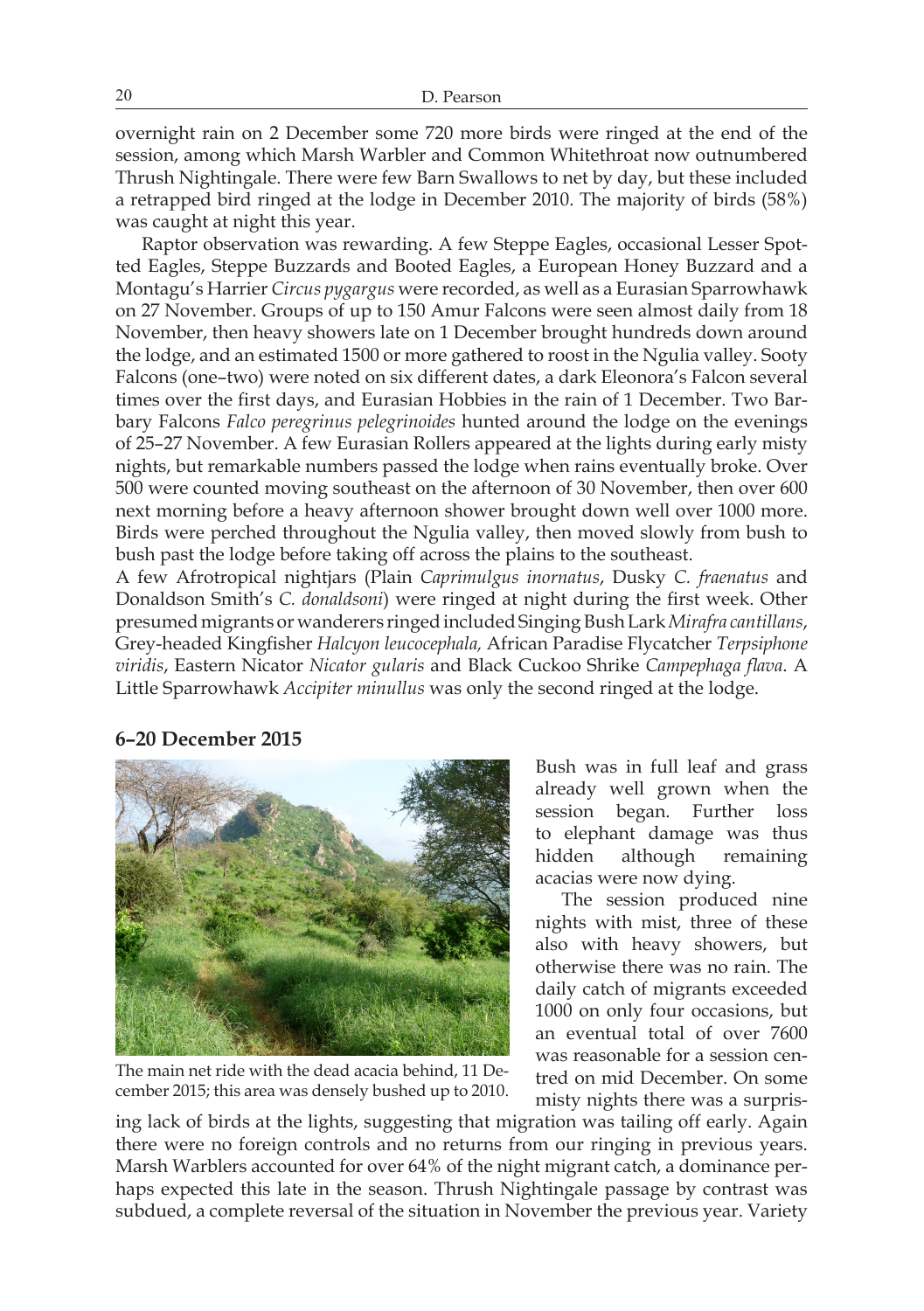was good, but 'early' passage species such as Olive-tree Warbler, Spotted Flycatcher and Rufous Bush Chat were in short supply, and there were relatively few shrikes. Basra Reed Warbler, with 42 ringed, made a good contribution after its near absence the year before*,* and two *Acrocephalus* species—Sedge Warbler (26) and Great Reed Warbler (19)—exceeded all previous annual ringing totals. A Eurasian Scops Owl was the first to be netted since 2010, and a few Eurasian Rollers were ringed. It was a poor year for Barn Swallows with never many feeding in front of the Lodge, but Common House Martins were attracted successfully with taped song lures and returned a notable total of 39. The great majority of birds (74%) were taken by day this year and night catches were generally disappointing.

Daily watches produced rather few migrant raptors, as is often the case in December. There were occasional Steppe Eagles, Steppe Buzzards and Booted Eagles, two Lesser Spotted Eagles, a Long-legged Buzzard *Buteo rufinus* on 10 December, and a European Honey Buzzard on 13th. A Sooty Falcon circled over the lodge on 7th and a few small high groups of Amur Falcons were noted between 7th and 11th. The maximum count of passing Eurasian Rollers was of 300 on 14th. Afrotropical migrants included good numbers of Harlequin Quails *Coturnix delegorguei*, up to 10 Jacobin Cuckoos per day (14 caught and ringed) and a Great Spotted Cuckoo on 19th. Three African Black Swifts ringed included two juveniles.

#### **Acknowledgements**

The Ngulia Project continues with the support of the Kenya Wildlife Service, and every assistance from the Management and staff of the Lodge. Financial help from the Wetlands Trust and from Dr Richard Charles is gratefully acknowledged. The rapid forwarding of recovery information by the Swedish Ringing Centre has been much appreciated. Graeme Backhurst is thanked for his help in the assembly of the recovery data.

Ringing participants during the 2013–2015 seasons were: Bernard Amakobe, Francis Argyle, Nick Branson, Bennie van den Brink, Martin Cade, Richard Charles, Dominic Chesire, Jan van Duinen, Dave Fletcher, Jaap Gijsbertsen, David Gitau, John Gitiri, Jan Heckmann, Hannah Hereward, Franziska Hillig, Benno van den Hoek, Titus Imboma, Colin Jackson, Roz Jessop, Phil Jones, Chege Kariuki, Ian Kerton, Cedric Khayale, Andrew Kinzer, Lennox Kithi, Peter and Ursula Köhler, Michael Kuflik, Gladys Kungu, Cornelia Laux, Mikhail Markovets, Bob and Fiona Medland, Dephence Mghoi, Clive Minton, Nathanael Mkombola, Edson Mlamba, Jacinta Mureithi, John Musina, Gerhard Nikolaus, Tabitha Njoki, Edwin Njuguna, Stephen Nyaga, Martha Nziza, David Pearson, Paul Roper, Attila Sandor, Mike Schaad, Herbert Stark, Susan Taylor, Lex Tervelde, Kasper Thorup, Dick Veitch, Peter Wairasho, Esther Wangoi, Brian Watmough, Lorraine Wheaton, Prue Wright.

#### **References**

- Backhurst, G.C. & Pearson, D.J. 1977–1993. Annual accounts of migration and ringing at Ngulia, Tsavo, Kenya, in *Scopus* 1: 12–17, 2: 42–47, 3: 19–25, 4: 14–20, 5: 28–30, 6: 144–145, 7: 136–138, 9: 160–162, 10: 133–136, 11: 120–122, 12: 127–129, 13: 181–183, 14: 159–164, 15: 172–177.
- PEARSON, D., BACKHURST, G. & JACKSON, C. 2014. The study and ringing of Palaearctic birds at Ngulia Lodge, Tsavo West National Park, Kenya, 1969–2012: an overview and update. *Scopus Special Supplement* No. 4: 1–80.

#### **David Pearson**

*4 Lupin Close, Reydon, Southwold, Suffolk IP18 6NW, UK*

*Scopus* 36(2): 17–25, July 2016 Received 20 March 2016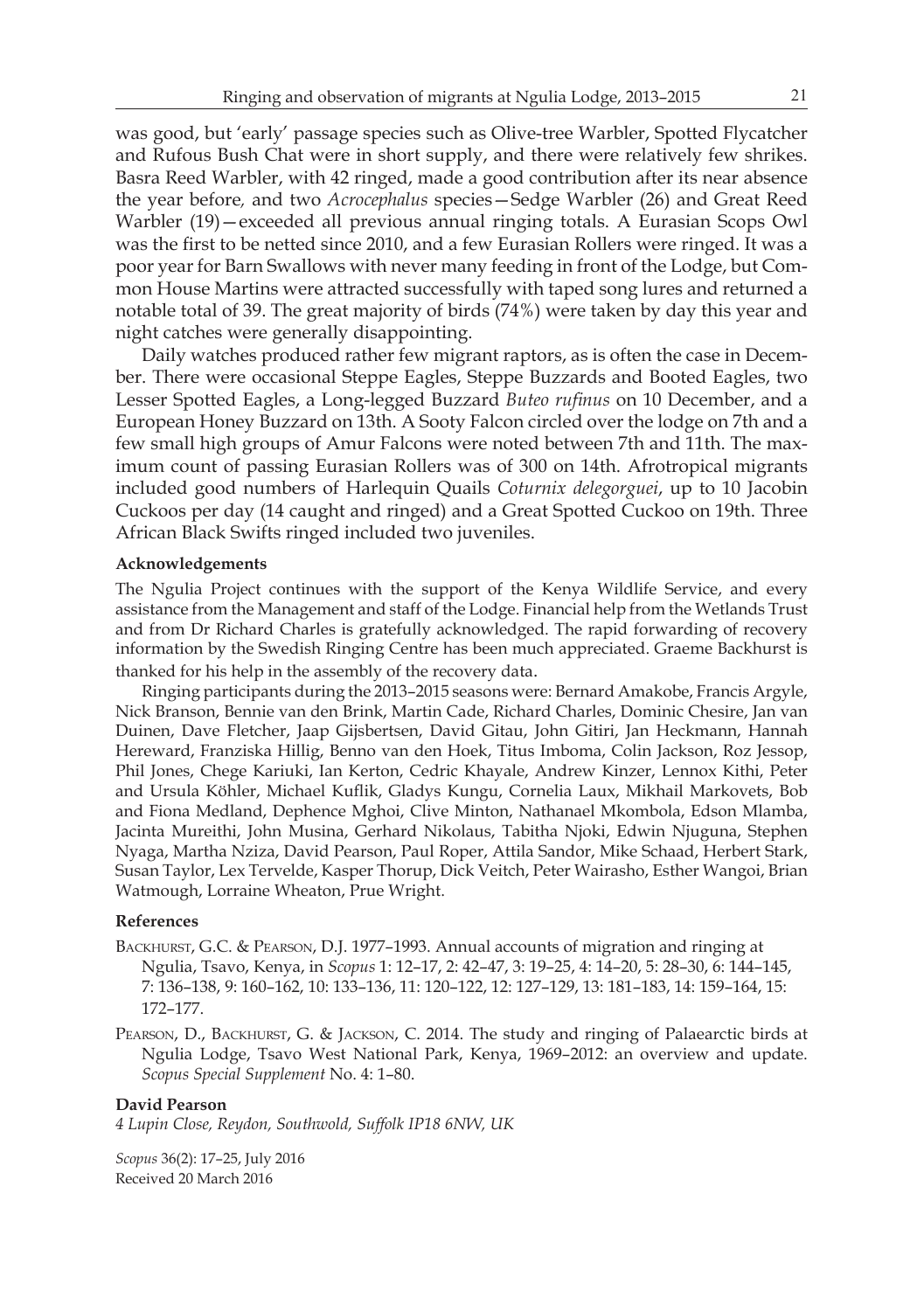**Appendix 1.** Palaearctic migrants ringed at Ngulia Lodge during autumn (October–January). Nomenclature and order follow the *Checklist of the Birds of Kenya*, 4th edition, Bird Committee, Nature Kenya, Nairobi, 2009.

|                                                 | 2013           | 2014           | 2015 | 1969-2015      |
|-------------------------------------------------|----------------|----------------|------|----------------|
| Little Bittern Ixobrychus m. minutus            |                |                |      | 8              |
| Black-crowned Night Heron Nycticorax nycticorax |                |                |      | 1              |
| Eleonora's Falcon Falco eleonorae               |                |                |      | 1              |
| Eurasian Hobby Falco subbuteo                   |                |                |      | $\overline{2}$ |
| Levant Sparrowhawk Accipiter brevipes           |                |                |      | 1              |
| Eurasian Sparrowhawk Accipiter nisus            |                |                |      | 5              |
| Booted Eagle Aquila pennata                     |                |                |      | $\mathbf{1}$   |
| Corncrake Crex crex                             |                |                |      | 12             |
| Spotted Crake Porzana porzana                   |                |                |      | 1              |
| Great Snipe Gallinago media                     |                |                |      | 1              |
| Green Sandpiper Tringa ochropus                 |                |                |      | $\overline{7}$ |
| Wood Sandpiper Tringa glareola                  |                |                |      | 13             |
| Common Sandpiper Actitis hypoleucos             |                |                |      | $\mathbf{1}$   |
| Common Cuckoo Cuculus canorus                   | 1              |                |      | 17             |
| Lesser Cuckoo Cuculus poliocephalus             |                |                |      | 15             |
| Eurasian Scops Owl Otus scops                   |                |                | 1    | 15             |
| Eurasian Nightjar Caprimulgus europaeus         | $\overline{7}$ | 3              | 1    | 770            |
| Common Swift Apus apus                          |                |                |      | $\overline{2}$ |
| Eurasian Roller Coracias garrulus               | 4              | $\overline{2}$ | 5    | 209            |
| Eurasian Bee-eater Merops apiaster              |                |                |      | 4              |
| Eurasian Wryneck Jynx torquilla                 |                |                |      | $\overline{2}$ |
| Red-backed Shrike Lanius collurio               | 163            | 235            | 44   | 5833           |
| Isabelline Shrike Lanius isabellinus            | 33             | 55             | 10   | 2712           |
| Eurasian Golden Oriole Oriolus oriolus          |                |                |      | 35             |
| Sand Martin Riparia riparia                     |                |                |      | 14             |
| Barn Swallow Hirundo rustica                    | 1551           | 389            | 476  | 27621          |
| Common House Martin Delichon urbicum            | $\overline{2}$ | 2              | 39   | 643            |
| Red-rumped Swallow Cecropis daurica rufula      |                |                |      | 1              |
| River Warbler Locustella fluviatilis            | 547            | 84             | 151  | 14829          |
| Savi's Warbler Locustella luscinioides          |                |                |      | $\overline{2}$ |
| Basra Reed Warbler Acrocephalus griseldis       | 23             | $\overline{2}$ | 42   | 2600           |
| Great Reed Warbler Acrocephalus arundinaceus    | $\sqrt{5}$     |                | 19   | 166            |
| Sedge Warbler Acrocephalus schoenobaenus        | 3              |                | 26   | 287            |
| Eurasian Reed Warbler Acrocephalus scirpaceus   | $\overline{2}$ |                | 3    | 209            |
| Marsh Warbler Acrocephalus palustris            | 10352          | 1453           | 4550 | 226082         |
| Eastern Olivaceous Warbler Iduna pallida        | 13             | 12             | 8    | 1427           |
| Upcher's Warbler Hippolais languida             | 32             | 12             | 5    | 879            |
| Olive-tree Warbler Hippolais olivetorum         | 36             | 40             | 4    | 2113           |
| Icterine Warbler Hippolais icterina             |                |                |      | 11             |
| Willow Warbler Phylloscopus trochilus           | 192            | 30             | 109  | 6698           |
| Common Chiffchaff Phylloscopus collybita        |                |                |      | $\overline{2}$ |
| Wood Warbler Phylloscopus sibilatrix            | 1              |                |      | 10             |
| Blackcap Sylvia atricapilla                     | 3              | 2              | 5    | 155            |
| Garden Warbler Sylvia borin                     | 46             | 14             | 28   | 2041           |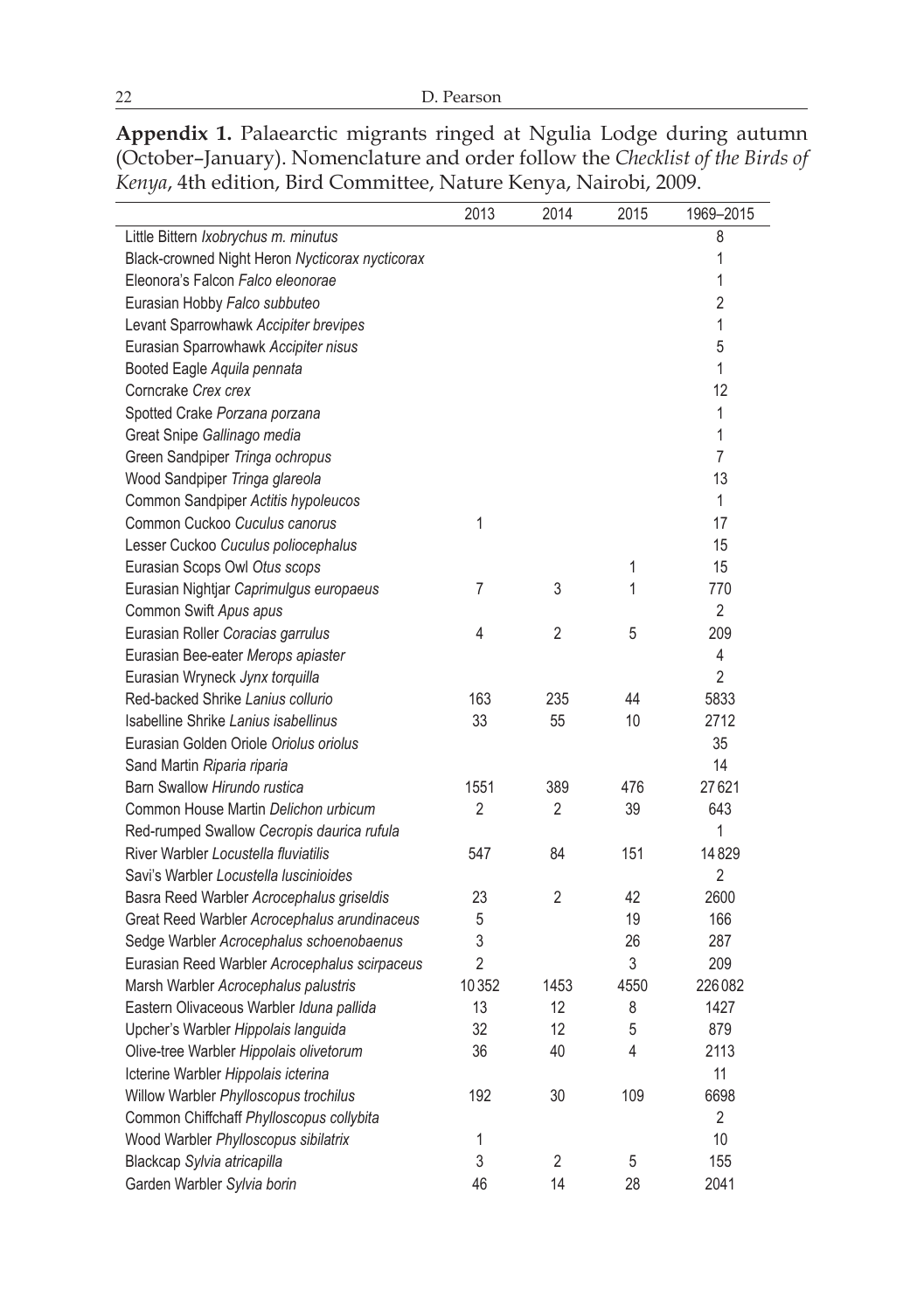|                                                                       | 2013  | 2014 | 2015           | 1969-2015      |
|-----------------------------------------------------------------------|-------|------|----------------|----------------|
| Barred Warbler Sylvia nisoria                                         | 49    | 20   | 28             | 2417           |
| Common Whitethroat Sylvia communis                                    | 2335  | 1176 | 1054           | 104027         |
| Thrush Nightingale Luscinia luscinia                                  | 5270  | 3268 | 908            | 115180         |
| Common Nightingale Luscinia megarhynchos                              | 76    | 48   | 16             | 2528           |
| Irania <i>Irania gutturalis</i>                                       | 265   | 107  | 96             | 9557           |
| Rufous Bush Chat Cercotrichas galactotes                              | 4     | 9    | 3              | 1686           |
| Common Redstart Phoenicurus phoenicurus                               |       |      |                | 13             |
| Whinchat Saxicola rubetra                                             |       |      |                | 4              |
| Isabelline Wheatear Oenanthe isabellina                               |       |      | 1              | 167            |
| Northern Wheatear Oenanthe oenanthe                                   |       | 4    |                | 240            |
| Pied Wheatear Oenanthe pleschanka                                     |       | 1    |                | 132            |
| Common Rock Thrush Monticola saxatilis                                | 8     | 11   | $\overline{2}$ | 574            |
| Spotted Flycatcher Muscicapa striata                                  | 28    | 71   | 3              | 3280           |
| Yellow Wagtail Motacilla flava                                        |       |      |                | 12             |
| Tree Pipit Anthus trivialis                                           |       |      | 1              | 110            |
| Red-throated Pipit Anthus cervinus                                    |       |      |                | $\overline{2}$ |
| Ortolan Bunting Emberiza hortulana                                    |       |      |                | $\overline{2}$ |
| Red-backed Shrike x Isabelline Shrike hybrid                          | 1     | 1    |                | 27             |
| Barn Swallow x Common House Martin hybrid                             |       |      |                | 1              |
| Blyth's Reed Warbler Acrocephalus dumetorum<br>x Marsh Warbler hybrid |       |      |                | 1              |
| Total                                                                 | 21052 | 7051 | 7638           | 535418         |

**Appendix 2.** Recoveries and controls reported between September 2013 and May 2016 involving Ngulia, 3°00´S, 38°13´E.

|                  | <b>Barn Swallow Hirundo rustica</b>  |                |                                                                                                       |
|------------------|--------------------------------------|----------------|-------------------------------------------------------------------------------------------------------|
| Almaty           | 20.09.13                             | 4              | Chokpak Ornithological Station, Kazakhstan, 42°31´N,<br>70°38′E                                       |
| LA28382          | 05.12.13                             | $\mathbb{R}$   | Ngulia, 11:00, 6051 km, 76 d                                                                          |
|                  | Marsh Warbler Acrocephalus palustris |                |                                                                                                       |
| Stockholm        | 01.12.10                             |                | Ngulia, 03:00                                                                                         |
| CP7625?          | 10.08.14                             | X              | Hotat Sudair, 150 km N of Riyadh, <b>Saudi Arabia,</b> 26°10′N,<br>46°40′E, 3366 km, 1718 d           |
|                  |                                      |                | [Last digit of the ring number not given, probably this species, but possibly S. communis]            |
| Stockholm        | 12.12.12                             | $\overline{4}$ | Ngulia, 03:00                                                                                         |
| XA07714          | 06.08.14                             | $^{+}$         | Hayania, Ha'il, Saudi Arabia, c.27°30'N, 41°40'E,<br>c. 3400 km, 554 d                                |
| <i>Bruxelles</i> | 09.08.13                             | 3              | Korbeek-Lo, Vlaams-Brabant, Belgium, 50°51´N, 04°45´E                                                 |
| 13066956         | 28.11.13                             | R              | Ngulia, 01:00, 6774 km, 91 d                                                                          |
| Stockholm        | 10.12.13                             | $\overline{4}$ | Ngulia, 03:00                                                                                         |
| XA24386          | 16.08.14                             | $^{+}$         | Ar'ar, Northern Prov., Saudi Arabia, 30°59′N, 41°02′E,<br>3788 km, 249 d                              |
| Stockholm        | 06.12.08                             | 4              | Ngulia, 06:00                                                                                         |
| CL15614          | 07.06.15                             | R              | Monte Peregro-Curtetone, Montova,<br>Italy,<br>$45^{\circ}10^{\prime}$ N.<br>10°41′E, 6004 km, 2374 d |

*Our second Marsh Warbler recovery to Italy, and a particularly long-lived bird.*

Ringing and observation of migrants at Ngulia Lodge, 2013–2015 23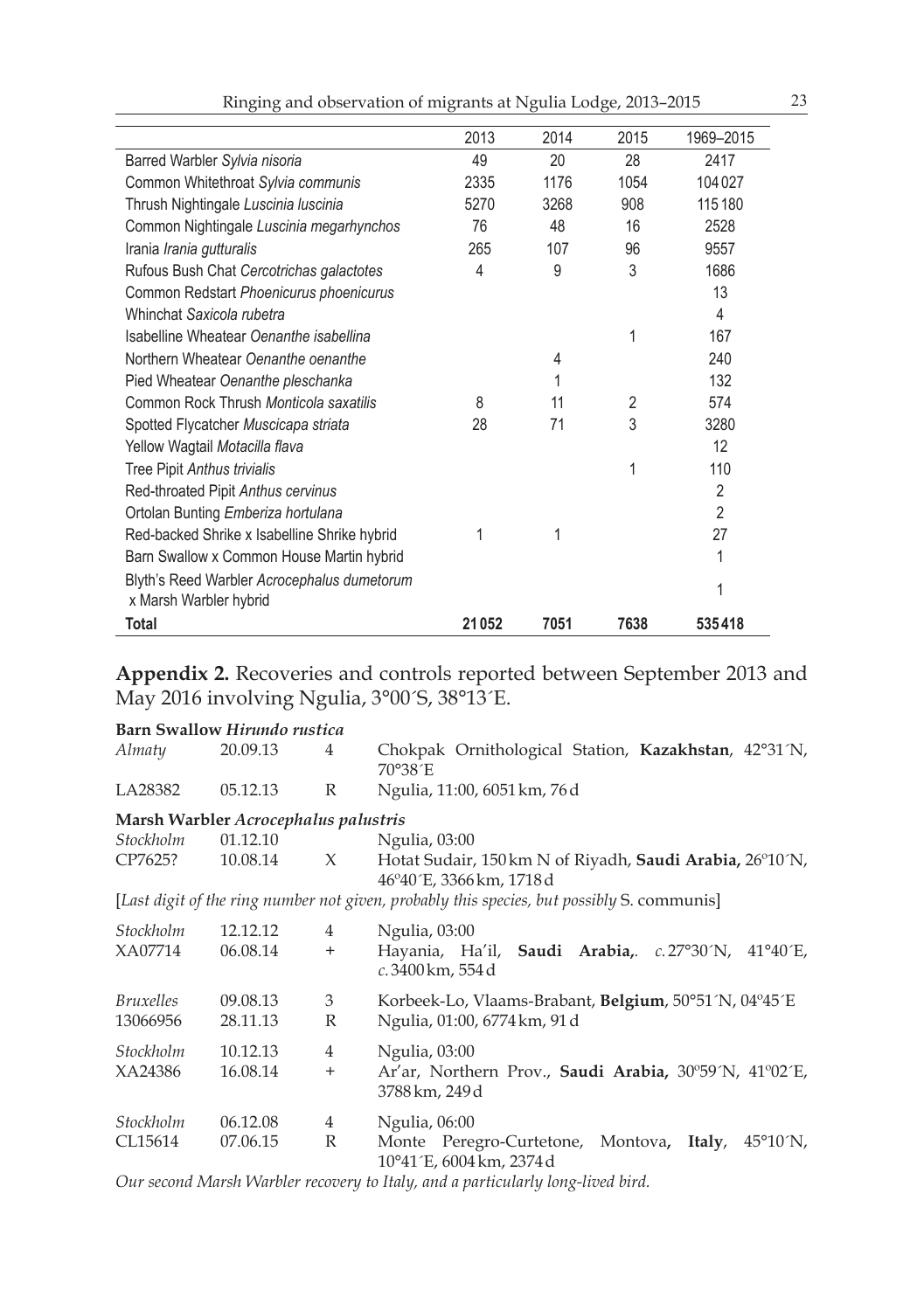| 24                    |                                      |                                | D. Pearson                                                                                                           |
|-----------------------|--------------------------------------|--------------------------------|----------------------------------------------------------------------------------------------------------------------|
| Stockholm<br>CP85260  | 10.12.10<br>08.08.15                 | 3<br>X                         | Ngulia, 03:00<br>Al Ain, Abu Dhabi, UAE, c.24°15´N, 55°45´E, 3572 km,<br>1702 d                                      |
| Stockholm<br>XA18308  | 04.12.13<br>(15.05.15)               | $\ensuremath{\mathbf{3}}$<br>X | Ngulia, 00:00<br>Near Ibri, Dhahirah, Oman, 23°17'N, 56°54'E, 3553 km,<br>527 d                                      |
| Stockholm<br>XA06365  | 08.12.12<br>17.08.15                 | $\overline{4}$<br>XF           | Ngulia, 06:00<br>Al Zulfi, Riyadh, Saudi Arabia, 26°30´N, 44°41´E, 3351 km,<br>982 d                                 |
| Stockholm<br>XA10854  | 28.11.13<br>24.08.15                 | 3<br>А                         | Ngulia, 06:00<br>Rafha, Northern Borders, Saudi Arabia, 29°35´N, 43°35´E,<br>3665 km, 649 d                          |
| Stockholm<br>XA31857  | 09.12.15<br>27.05.16                 | 3<br>$\mathbb R$               | Ngulia, 06:00<br>Naszály,<br>Komárom-Esztergom,<br>Hungary,<br>$47^{\circ}42^{\prime}N$ ,<br>18°17'E, 5958 km, 170 d |
|                       | Upcher's Warbler Hippolais languida  |                                |                                                                                                                      |
| Stockholm<br>CP92217  | 25.11.11<br>12.08.14                 | 3<br>?                         | Ngulia, 06:00<br>c.80km NW of Riyadh, Saudi Arabia, 25°34´N, 45°51´E,<br>3279 km, 991 d                              |
|                       | Barred Warbler Sylvia nisoria        |                                |                                                                                                                      |
| Stockholm<br>2XH7450  | 05.12.13<br>(25.04.14)               | 4M<br>?                        | Ngulia, 03:00<br>Near Ha'il. Ha'il Prov., <b>Saudi Arabia,</b> c. 27°30´N, 41°40´E,<br>c. 3409 km, c. 500 d          |
|                       | Thrush Nightingale Luscinia luscinia |                                |                                                                                                                      |
| Stockholm             | 21.11.12                             | 3                              | Ngulia, 03:00                                                                                                        |
| 2XH1034               | (05.09.14)                           | $^+$                           | 60km SE of Uwayquilah, Northern Border, Saudi Arabia,<br>31°01′N, 42°22°E, 3805 km, 272 d                            |
| Stavanger<br>EF55470  | 01.08.13<br>29.11.13                 | 3<br>$\mathbb{R}$              | Borrevanet, Vestfold, Norway, 59°23´N, 10°26´E<br>Ngulia, 03:00, 7347 km, 120 d                                      |
| Stockholm<br>2XH6677  | 02.12.13<br>09.09.14                 | $\overline{4}$<br>А            | Ngulia, 02:00<br>Ekdu, Beheira, Egypt, 31°19'N, 30°14'E, 3906 km, 281 d                                              |
| Stockholm<br>2XH6937  | 06.12.13<br>11.09.14                 | $\overline{4}$<br>А            | Ngulia 06:00<br>Ekdu, Beheira, Egypt, 31°19'N, 30°14'E, 3906 km, 279d                                                |
| Stockholm<br>2XH2937  | 01.12.13<br>27.05.15                 | 3<br>A                         | Ngulia, 04:00<br>Kostroma, Kostroma Ob., Russia, 57°50'N, 40°58'E,<br>6764 km, 542 d                                 |
|                       | Our furthest north Russian recovery. |                                |                                                                                                                      |
| Stockholm<br>2XH1164  | 21.11.12<br>14.08.15                 | 3<br>А                         | Ngulia, 06:00<br>Taganrog, Rostov Ob., Russia, 47°14´N, 38°53´E, 5581 km,                                            |
|                       |                                      |                                | 996 d                                                                                                                |
| Stockholm<br>2KS18210 | 25.11.11<br>03.05.16                 | $\overline{4}$<br>$\mathbb R$  | Ngulia, 00:00<br>Kizilirmak Delta, Samsun, Turkey, 41°39´N, 36°05´E,<br>4964 km, 1634 d                              |